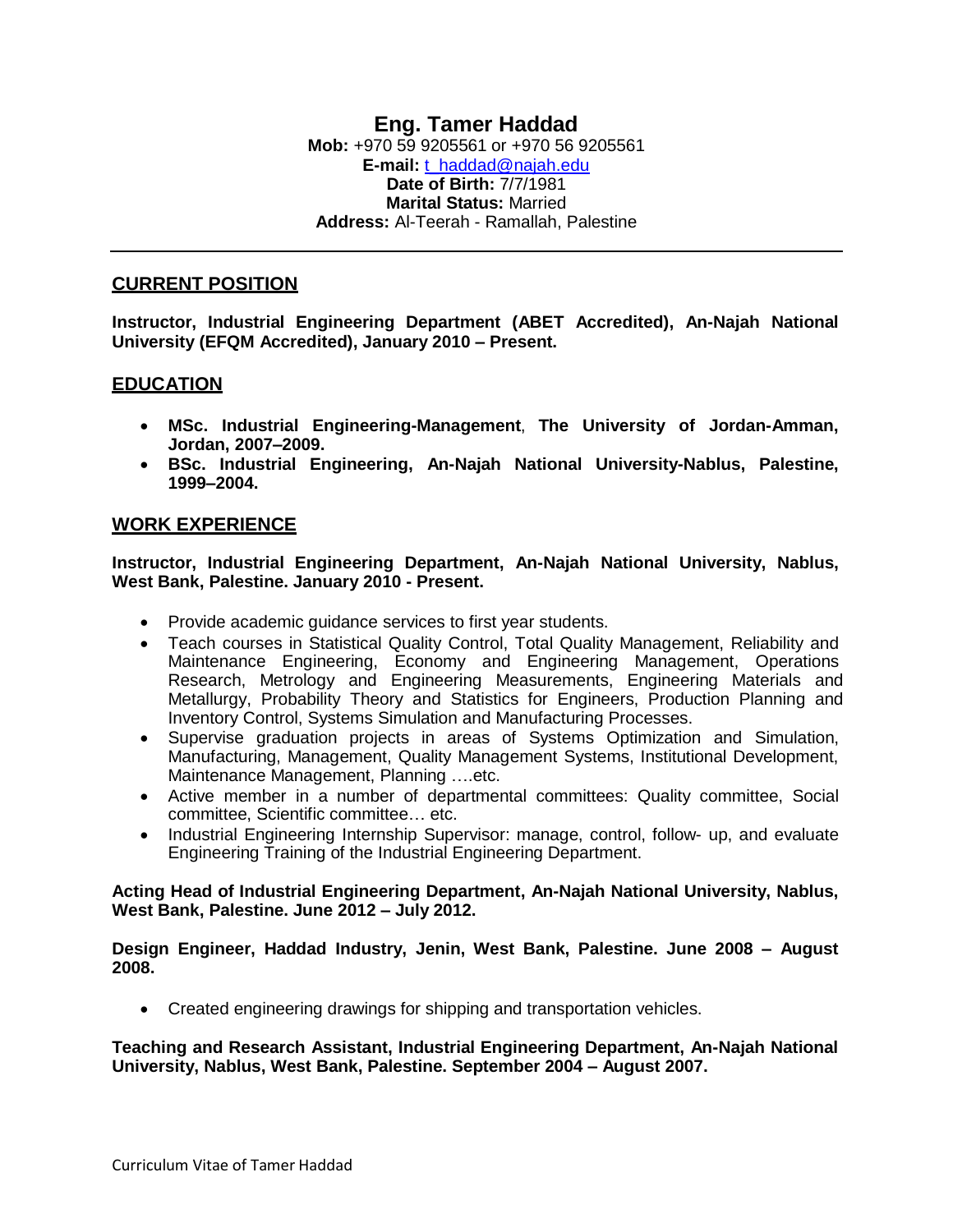- Tutored, conducted, and managed Industrial Engineering Department Laboratories.
- Conducted engineering tests for examining aluminum mechanical properties for the [National Aluminum](http://www.napco.ps/) & Profile Company (NAPCO), Nablus.
- Conducted noise effect test on employee performance at Palestine's Cellular Communications Co., Ltd (JAWWAL), Ramallah.

. **Trainee, Pharmacare Company for Pharmaceutical Drugs, Ramallah, West Bank, Palestine. July 2003 – August 2003.**

### **Other Professional Experience**

**Consultant:**

 Palestinian Standards Institute, Representing the Palestinian Research Council in the approval of Palestinian mechanical standard for Ferrous Metals Pipes.

## **Certifications or Professional Registrations**

- Jordan Engineers Association: Jerusalem Center, Palestine.
- DAAD Alumni Association.

# **SOCIAL AND ORGANIZATIONAL SKILLS**

Volunteer at SHAREK Youth Forum, Palestine, 2005.

## **COMPUTER SKILLS**

- MS Office (including Visio 2003)
- Statistical software (i.e. SPSS, TORA, Minitab)
- Projects Planning and Scheduling software (i.e. MS Project)
- Simulation Software (i.e. Promodel, Arena)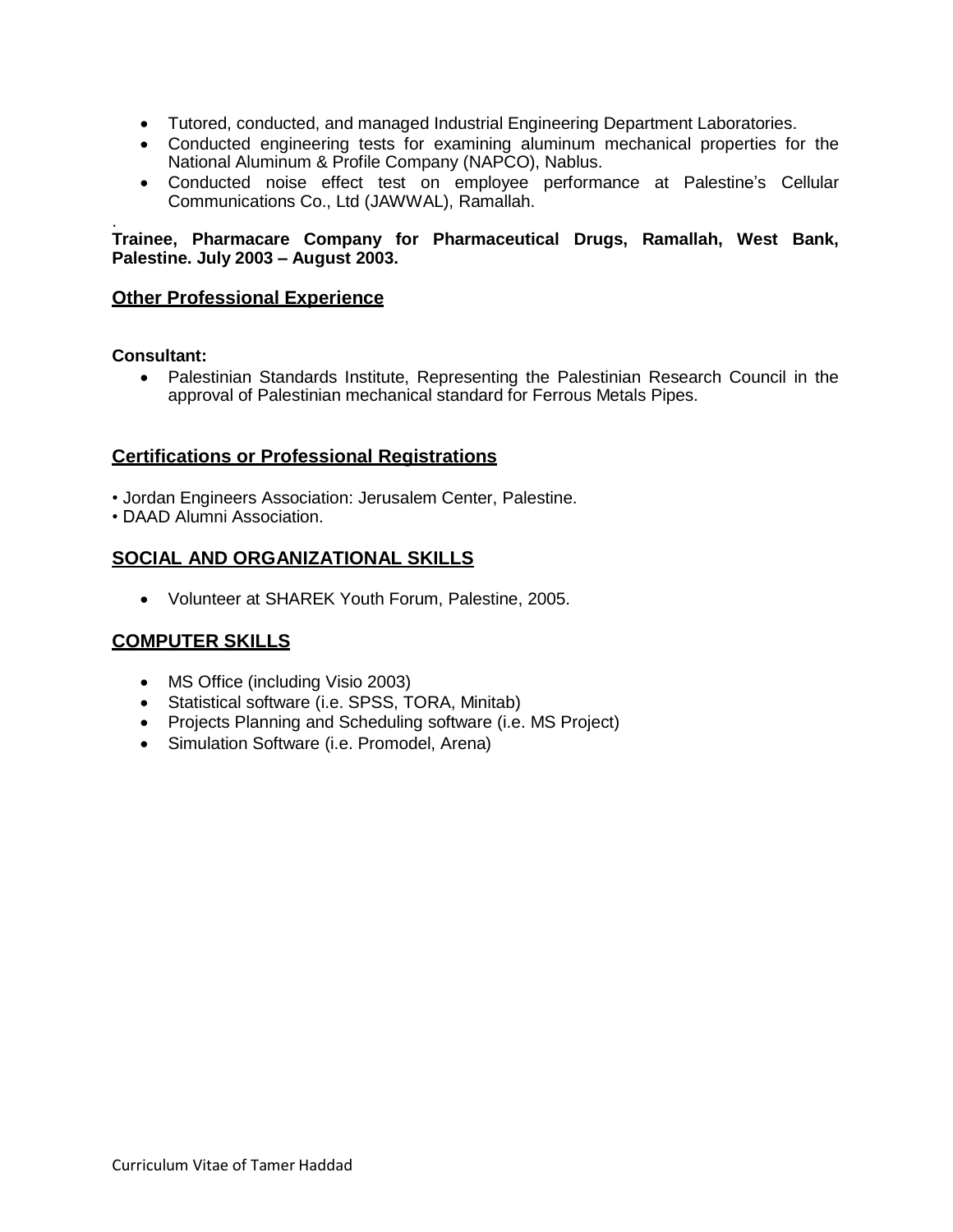- Optimization Software (i.e. QSB, Lindo)
- Mechanical Design (i.e. Working Model 2D)
- Computer Integrated Manufacturing (Open CIM)
- Other Engineering Programs (i.e. QC Programs, Reliability)

# **TRAINING AND WORKSHOPS**

- Training in "Interactive PowerPoint", CELT An-Najah National University, Nablus, January 2015.
- Training in "Moodle", An-Najah National University, Nablus, January 2015.
- Training Course in "Lean Manufacturing", Private Sector Development Cluster Project, Masaha – Salfeet, January 2015, February 2014.
- Training Course in "Logistics Management", Palestinian Shippers' Council, Ramallah, February 2014.
- Training Course in "Computer Integrated Manufacturing", Intelitek, Israel, September 2013.
- "Community Based Learning" Workshop, CELT, An-Najah National University, Nablus, Palestine, 2012.
- "Entrepreneurship and Private Sector Engagement", Draft Program for EFE Sponsored Workshop, Ramallah, Palestine, 7/6/2012 (1 day).
- Training Course in "Microsoft Project" TCC center, Jenin, Palestine, 2010.
- Training in "Engineering Drawing using AUTOCAD", Engineers Association, Nablus, Palestine, 2004.
- Training Course in Good Manufacturing Practice GMP, An-Najah National University, Nablus, Palestine, 2008.

# **AWARDS**

- **DAAD full master's scholarship** award at The University of Jordan, Jordan, MSc 2007- 2009.
- **First ranked** when graduated among students in the Industrial Engineering Department at An-Najah National University, 2004.
- **An-Najah National University**, Partial Scholarship award, BSc. Industrial Engineering, 2003.

# **COURSES TAUGHT**

## **BACHELOR COURSES:**

- Statistical Quality Control (Quality Management)
- Reliability and Maintenance Engineering
- Engineering Economy and Engineering Management
- Operations Research
- Metrology and Engineering Standards
- Engineering Materials and Metallurgy
- (Methods of Quantitative Analysis (Probability Theory and Statistics for Engineers).

#### Curriculum Vitae of Tamer Haddad